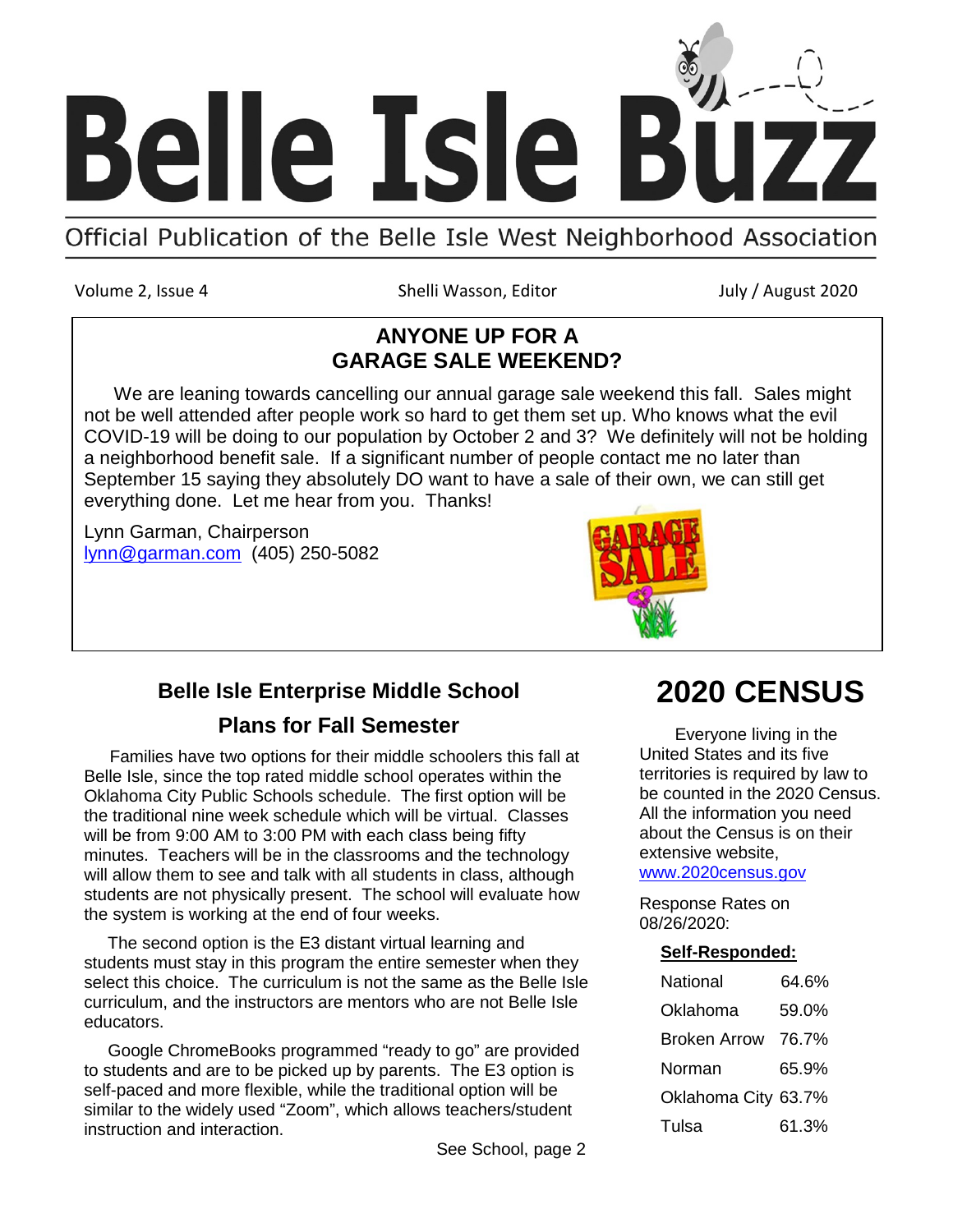## **Officers and**

## **Committee Chairs**

PRESIDENT – Greg Hall [55thpl@sbcglobal.net](mailto:55thpl@sbcglobal.net)

PRESIDENT-ELECT – David Patterson [dgpat@cox.net](mailto:dgpat@cox.net)

SECRETARY – Aimee Dial Parrish [aimee@haydelassociates.com](mailto:aimee@haydelassociates.com)

CO-TREASURERS – Cathie Shaw and Lynn Garman [lynn@garman.com](mailto:lynn@garman.com)

SERGEANT-AT-ARMS – David Campbell [Dcamp20000@aol.com](mailto:Dcamp20000@aol.com)

NEWSLETTER EDITOR – Shelli Wasson

[Wasson@ionet.net](mailto:Wasson@ionet.net) (405) 250-6462

NEWSLETTER STAFF –

| Lynn Garman        | Earlene Parr |
|--------------------|--------------|
| Aimee Dial Parrish | Ann Warzyn   |

STREET DIRECTORS (06/02/2020) –

55<sup>th</sup> Place – Dave Campbell & Greg Hall 55<sup>th</sup> Terrace – Cathy Fitzhugh

56th Street & Linn – OPEN

57<sup>th</sup> Street - Shannon & Randy Wells

58th Place – Shelli & Craig Wasson,

Cathie Shaw

58th Street – Sue Fellers

59th Street – Aimee Dial Parrish

60th Street – Christie Baker & Lynne Womble

61st Street – Scott Sproat & Maribeth Govin 62nd Street (including Imperial Terrace) – OPEN Riviera Drive & 2300-2400 Blocks of NW 59th Street – OPEN

Ross Ave. – Eunice Khoury

Villa Ave. (including Hunters Green) – OPEN

Please contact Dave Campbell, [Dcamp20000@aol.com](mailto:Dcamp20000@aol.com) for inquiries on becoming a Street Director.

www.BIWOKC.com

## **BELLE ISLE PARK SAVED MY LIFE**

 After noticing several people practicing yoga at our Belle Isle Park on NW 62nd Street, I approached the leader to inquire about the group. She was Dee Mathis, who for 20 years has owned the Free Spirit Yoga Studio in our neighborhood at 6010 N Villa. She and a few class members shared their excitement about and devotion to yoga and meditation in Belle Isle Park, weather permitting.

 Dee said that when Covid-19 forced her to close her studio in April, she wasn't sure what would happen to her and her clients. To help fight off depression, she often walked in our neighborhood park. One day while she was walking under the giant Chinese Pistache tree on the east side of the park, she had an "aha!" moment. She asked her students if they would like to hold their classes outside under that tree where they could practice social distancing and enjoy the fresh air, breezes, and bird songs. Their unanimous "yes" has resulted in a summer of meaningful, beneficial exercise and enrichment under the welcoming branches of a magnificent old tree. Dee reminded me that trees give us oxygen and help us connect with Nature. There were eight classes a week for more than two months before it got really hot and buggy.

 Dee tells me she's starting up a Saturday morning yoga class in the park September 1st. She will also be doing Zoom yoga classes all winter. Call her at (405) 412-3582 for information about those classes.

Lynn Garman

### School, continued from page 1

 Teachers have been working several weeks prepaing for the August 31<sup>st</sup> start date of a most uncommon beginning to a new school year. Being flexible is key in this historic year, and plans will change to adjust to the needs.



Oklahoma City Public Schools

Ignite Passion. Instill Pride.

**National Suicide Prevention Lifeline Available 24 hours.** 1-800-273-8255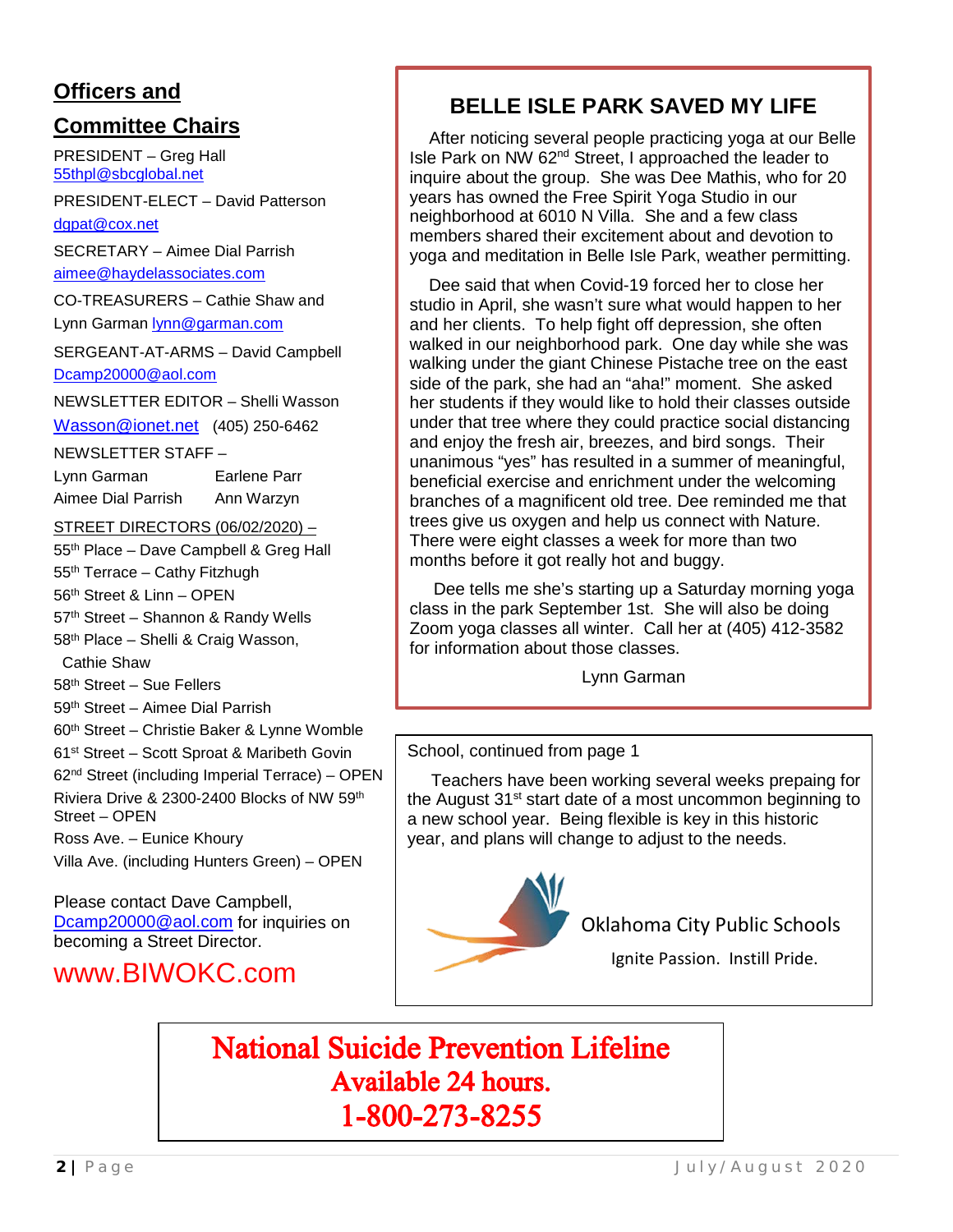**Belle Isle West NA 5030 N. May, Box 118 Oklahoma City, OK 73112**





**2020 Belle Isle West** 2020 Belle Isle West **Neighborhood Association**  Neighborhood Association Dues

| Name      |  |
|-----------|--|
| Address   |  |
| Phones(s) |  |
| Email     |  |



 Several people add a little (or a lot) to their dues check each year to help fund projects in our neighborhood. We'd like to send out a BIG thank you to the following generous neighbors who recently contributed a total of \$150 over and above their \$35.00 yearly dues:

 They are Shelli & Craig Wasson, Bill & Beverly Franz, Debbie South, Stanley & Peggy Balch, Ione Brown and Forrest Edge.

 Because our non-profit organization is educational, social, voluntary, intended to improve our neighborhood and because you receive no goods or actual services from the association, your dues and any amount you choose to donate (up to \$250) are tax deductible because we hold a 501(C)3 designation with the IRS. If you have further questions you may consult with your tax expert.

 If we've failed to list anyone who donated an amount over your dues, please let us know and we'll recognize you in the next newsletter. Thanks!

## **Renovations Started on Belle Isle Library**

 While the Belle Isle Library site is being remodeled, the library will be temporarily located at 3621 NW Expressway in the old Lifeway Bookstore close to the Buy For Less grocery (NW Expressway & Portland). The opening date has yet to be set.

 When the temporary library opens, it will offer curbside service only. You can make requests online or by phone, and pick up your selections when they are ready. All books are quarantined for 96 hours.

 About 10,000 square feet is being added to the library; making a much larger meeting room, children, and teen spaces with more modern amenities. Original elements of the building's unique mid-century modern design are being retained. Renovations should be complete in spring 2022. The \$5.5 million project is funded by the bond package included in the *Better Streets, Safer City program*.